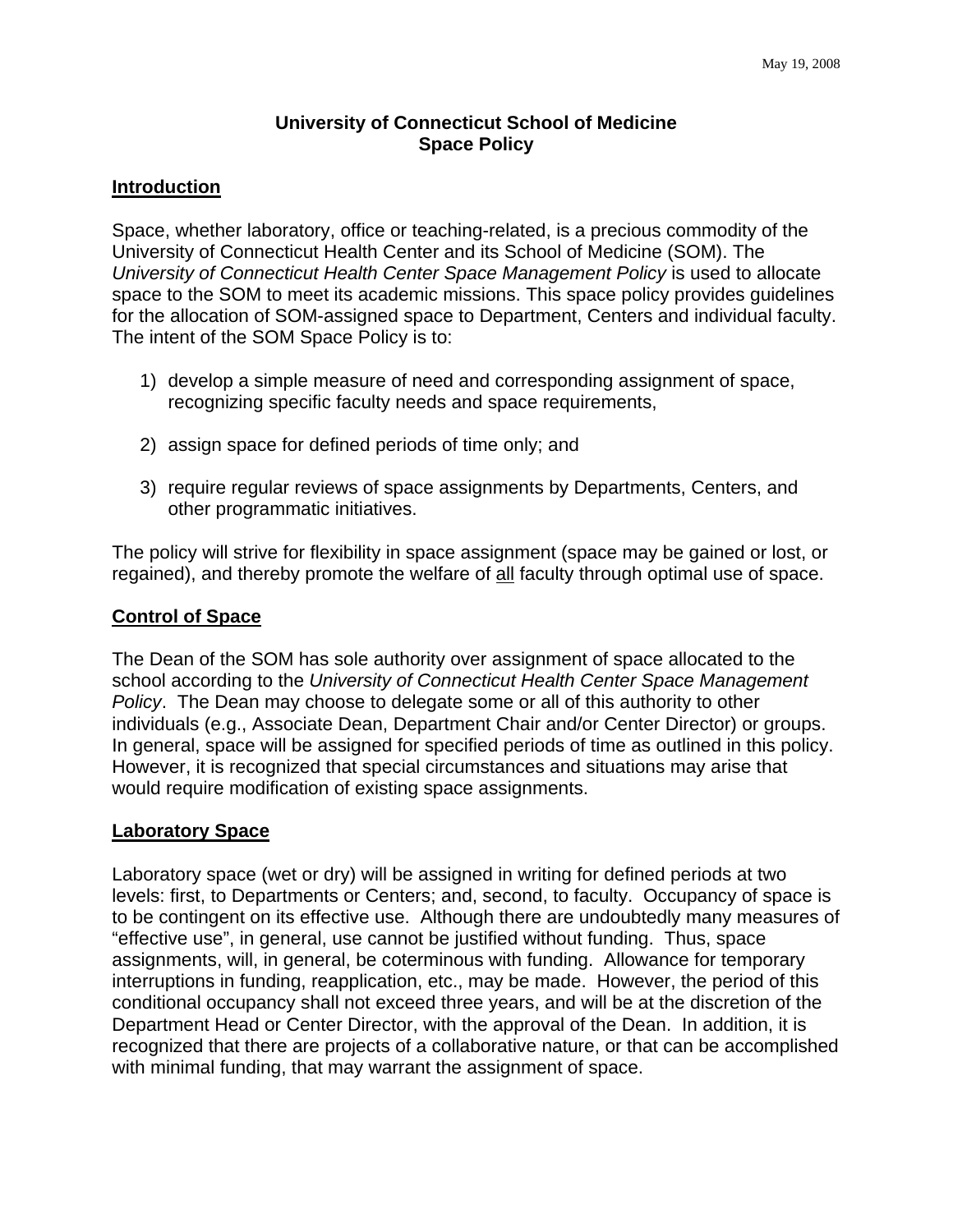*Assignments to Departments and Centers***:** Normally, these assignments will be made for five years or for intervals consistent with programmatic missions or guaranteed funding. It will be incumbent on Department Chairs and Center Directors to justify the overall allocation of space when assignments are not consistent with funding, as when space is used for program development or other initiatives. Space assignments to Departments and Centers will be reviewed quantitatively and qualitatively every year by the Dean. In addition, effective use of existing space, and future space needs will be assessed as part of regular departmental/center reviews as required by the SOM Bylaws. Space may be potentially reassigned as a consequence of such reviews. As before, vacated space will revert to the Dean for reassignment.

*Assignments to Faculty:* Agreements between Department Chairs or Center Directors and their faculty will be typically for three years or for a period in which research funding can be assured. All assignments must be renegotiated at their expiration, and it is the occupant's responsibility to justify their new space requirements to the Department Chair/Center Director and, then, by them, to the Dean. The amount of space assigned will be roughly proportional to funding. It is recognized that the amount and nature of the space required varies with the character of the research and the configuration of the available space, but the approximate guidelines are as follows. The judgment of Department Chairs and Center Directors will be paramount in the interpretation of the guidelines with respect to space needs.

- 1) An NIH RO1, or equivalent (multiple smaller grants, fellowships, etc.), will warrant assignment of between 450 and 750 square feet of laboratory (including office).
- 2) Each additional grant (equivalent to an RO1) may warrant an additional 400-500 square feet. It is expected that the existence of shared support space (for equipment, tissue culture, microscopy, etc.) may lead to adjustments (including deductions) of space. These increments are intended to be contiguous, but this, and the capacity to fully provide all space deserved, will depend on its availability, although reasonable effort will be made to do so in a timely fashion.
- 3) Smaller grant awards, including intramural, Departmental or Center, and all other support, may warrant space that is roughly proportional to that indicated in A)**,**  although it is recognized that to be functional there may be an irreducible minimal assignment. Shared space may be assigned when the award is too small by calculation to yield functional laboratories.
- 4) The space assigned to new faculty will be consistent with their funding, including start-up funds, with due allowance for programmatic requirements.
- 5) The intent of the policy is to preserve the capacity of faculty, whose principal academic activities have been in research, to continue it. Thus, as indicated in C), space will be assigned to all research faculty so long as their wherewithal to do research is demonstrable to his/her Department Chair or Center Director. No